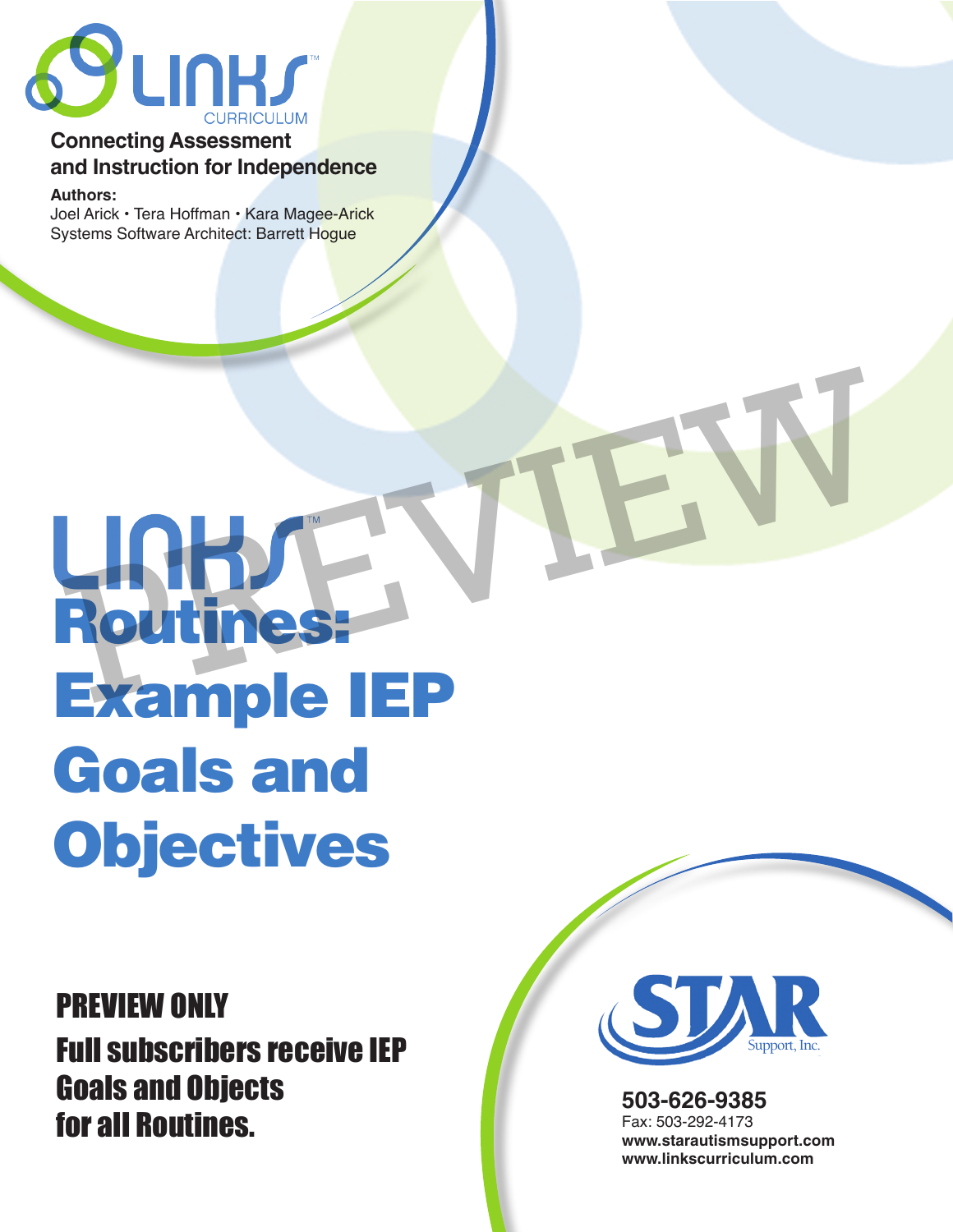# **SCINHS**

# **Links Routines: Example IEP Goal and Objective**

Listed below is an example IEP Goal & Short-term Objectives for a Links™ Routine. Templates for developing Annual IEP Goals & Objectives are provided following the example. Cut/paste the content from the templates into a word processing program and modify the goal and objective criteria (i.e. underlined items) according to the needs of your student.

### **Links Going to School Routine (1) Example IEP Goal & Short-term Objectives**

#### **Annual Goal**

The student will perform all activities in the Going to School Routine (leave vehicle, go to school, go to classroom, organize belongings, review schedule, settle into classroom, and relevant social skills) with 23 Natural Cues and obtain 90% Independence for the routine for 3 consecutive weeks as measured by a structured routine observation form (i.e. Links™ Observed Routine Assessment). The student will perform all activities in the Going to School Routine (leave vehicle, go to school, go to classroom, organize belongings, review schedule, settle into classroom, and relevant social skills) with 23<br>Natural

#### **Short-Term Objectives**

1. By October, when given 15 modeling cues and 8 one-step directions the student will complete the routine steps and obtain a score of 90% Independence for 3 consecutive weeks.

2. By December, when given 5 modeling cues, 10 one-step directions, and 8 multiple-step directions the student will complete the routine steps and obtain a score of 90% Independence for 3 consecutive weeks.

3. By March, when given  $8$  one-step directions,  $8$  multiple-step directions, and  $7$  natural cues the student will complete the routine steps and obtain a score of 90% Independence for 3 consecutive weeks.

4. By June, when given 23 natural cues the student will complete the routine steps and obtain a score of 90% Independence for 3 consecutive weeks.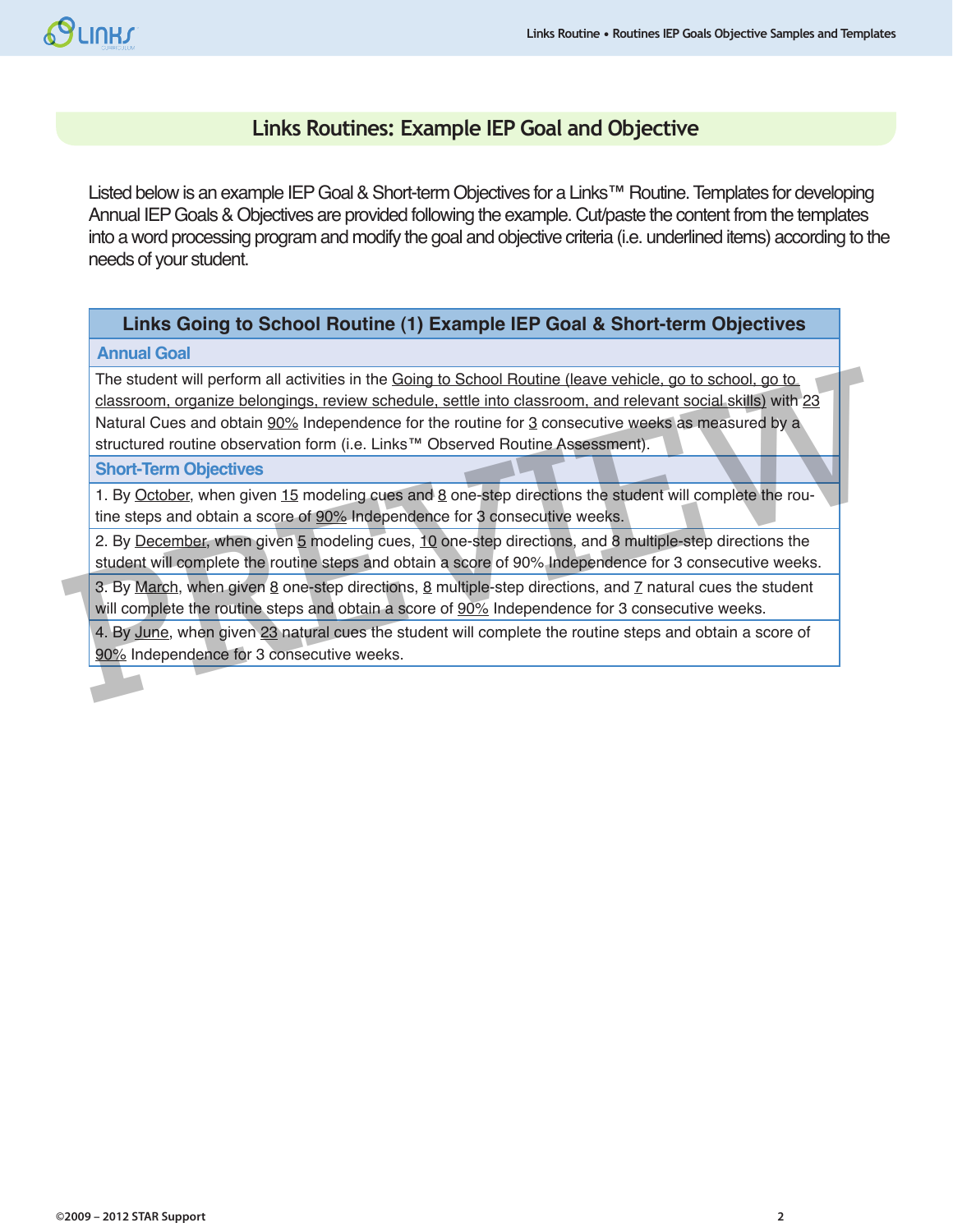# **Table of Contents**

| <b>Routine</b>                                                 | Page #         |
|----------------------------------------------------------------|----------------|
| Going to School (1)                                            | 5              |
| Leaving School (2)                                             | 5              |
| Changing Activities (3)                                        | 5              |
| Eating During Lunch (4)                                        | 6              |
| Using the Restroom (5)                                         | 6              |
| Dressing for Outside (6)                                       | 6              |
| Individual Lesson/Activity (7)                                 | 7              |
| Classroom Free Time Activity (8)                               | $\overline{7}$ |
| Attending a Schoolwide Activity (9)                            | $\overline{7}$ |
| Small Group Activity (10)                                      | 8              |
| Fire Drill (11)                                                | 8              |
| Riding in a Vehicle (12)                                       | $\bf 8$        |
| Parking Lot Safety (13)                                        | 9              |
| Vending Machine Purchase (14)                                  | 9              |
| Purchasing an Item at the School Store (15)                    | 9              |
| Classroom Job (16)                                             | 10             |
| Changing Activities Between Locations (17)                     | 10             |
| Personal Hygiene (18)                                          | 10             |
| Dressing for Physical Education (19)                           | 11             |
| Using a Computer (20)                                          | 11             |
| Using the Library (21)                                         | 11             |
| Playing a Game (22)                                            | 12             |
| Socializing with Friends (23)                                  | 12             |
| Recreational Activity (24)                                     | 12             |
| Crossing the Street (25)                                       | 13             |
| Purchasing an Item in the Community (26)                       | 13             |
| School Job (27)                                                | 13             |
| Making a Phone Call for Safety (28)                            | 14             |
| Walking to a Community Location (29)                           | 14             |
| Going to the Office (School Nurse) (30)                        | 14             |
| Cleaning Personal Classroom Space (at the end of the day) (31) | 15             |
| Eating at a Fast Food Restaurant (32)                          | 15             |
| Transitioning Between Multiple Locations (33)                  | 15             |
| Listening in a Group Setting (34)                              | 16             |
| Occupying Free Time Outside of the Classroom (35)              | 16             |
| Participating in a Group-Directed Activity (36)                | 16             |
| Eating at a Sit-Down Restaurant with a Peer (37)               | 17             |
| Making a Phone Call Home (or to a Friend) (38)                 | 17             |
| Drafting an Email (39)                                         | 17             |
| Using Public Transportation (40)                               | 18             |
| Working in the Community (41)                                  | 18             |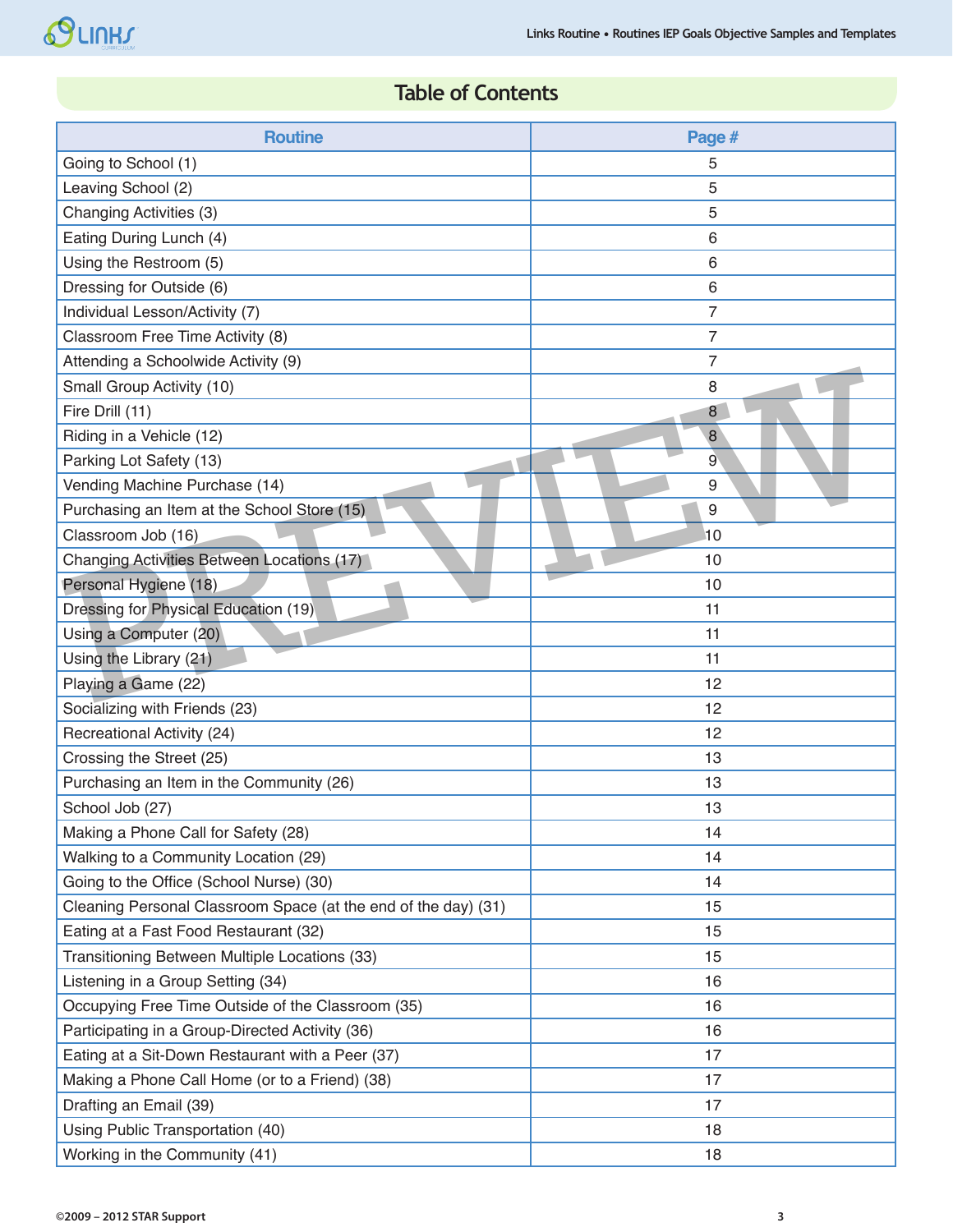# SCIURY

| <b>Routine</b>                                       | Page # |
|------------------------------------------------------|--------|
| Informational Interviewing (42)                      | 18     |
| Job Shadowing (43)                                   | 19     |
| Filling Out a Job Application (44)                   | 19     |
| Creating a Resume (45)                               | 19     |
| Identifying Job Opportunities (Using Resources) (46) | 20     |
| Interviewing for a Job (47)                          | 20     |

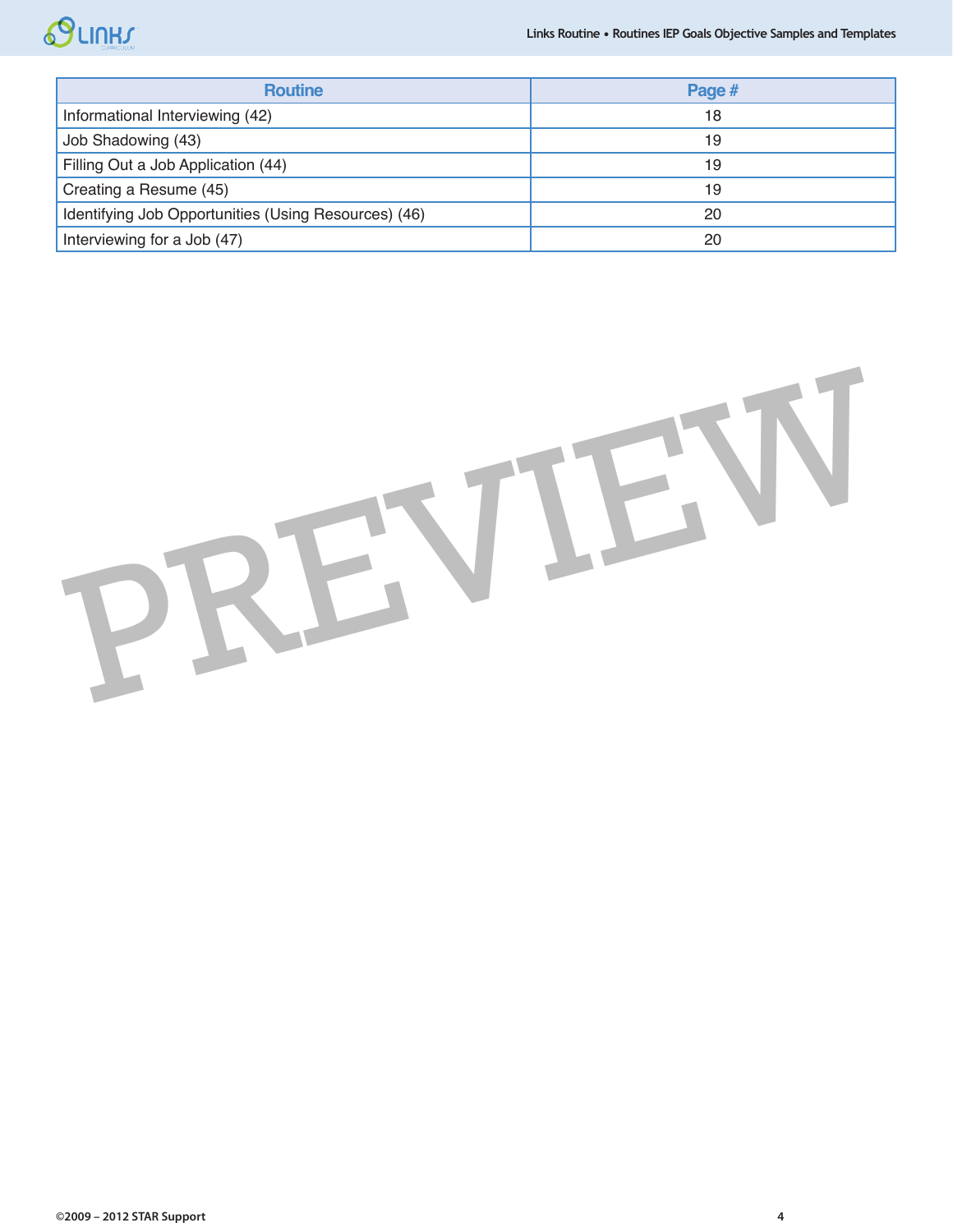# **Links™ Routines: Templates for IEP Goals and Objectives**

## **Links Going to School Routine (1)**

#### **Annual Goal**

The student will perform all activities in the Going to School Routine (leave vehicle, go to school, go to classroom, organize belongings, review schedule, settle into classroom, and relevant social skills) with Modeling Cues, \_\_\_ One-Step Directions, \_\_\_ Multiple-Step Directions, and \_\_\_ Natural Cues and obtain \_\_\_ % Independence for the routine for \_\_\_ consecutive weeks as measured by a structured routine observation form (i.e. the Links Observed Routine Assessment).

#### **Short-Term Objectives**

By \_\_\_\_\_\_\_\_, when given \_\_\_ Modeling cues, \_\_\_ One-Step Directions, \_\_\_ Multiple-Step Directions, and \_\_\_ Natural Cues the student will complete the routine steps and obtain a score of \_\_\_ % Independence for consecutive weeks.

# **Links Parking Lot Safety Routine (13)**

#### **Annual Goal**

The student will perform all activities in the Parking Lot Safety Routine (exits transportation, identifies destination, crosses parking lot, and arrives at destination) with \_\_\_ Modeling Cues, \_\_\_ One-Step Directions, Multiple-Step Directions, and Natural Cues and obtain % Independence for the routine for **Lands** consecutive weeks as measured by a structured routine observation form (i.e. the Links Observed Routine Assessment). By<br>
Nen given Modeling cues, One-Step Directions, Multiple-Step Directions,<br>
and Natural Cues the student will complete the routine steps and obtain a score of  $\%$  Independence for consecutive weeks.<br>
Links Parking Lot Sa

#### **Short-Term Objectives**

By \_\_\_\_\_\_\_\_, when given \_\_\_\_ Modeling cues, \_\_\_\_ One-Step Directions, \_\_\_\_ Multiple-Step Directions, and \_\_\_ Natural Cues the student will complete the routine steps and obtain a score of \_\_\_ % Independence for consecutive weeks.

# **Links Socializing with Friends Routine (23)**

#### **Annual Goal**

The student will perform all activities in the Socializing with Friends Routine (locates friend(s), initiates social interaction, remains engaged in conversation, ends conversation appropriately, and relevant social skills) with \_\_\_ Modeling Cues, \_\_\_ One-Step Directions, \_\_\_ Multiple-Step Directions, and Natural Cues and obtain  $\_\_\%$  Independence for the routine for  $\_\_\_$  consecutive weeks as measured by a structured routine observation form (i.e. the Links Observed Routine Assessment).

#### **Short-Term Objectives**

By \_\_\_\_\_\_\_\_, when given \_\_\_\_ Modeling cues, \_\_\_\_ One-Step Directions, \_\_\_ Multiple-Step Directions, and Matural Cues the student will complete the routine steps and obtain a score of % Independence for\_\_\_ consecutive weeks.